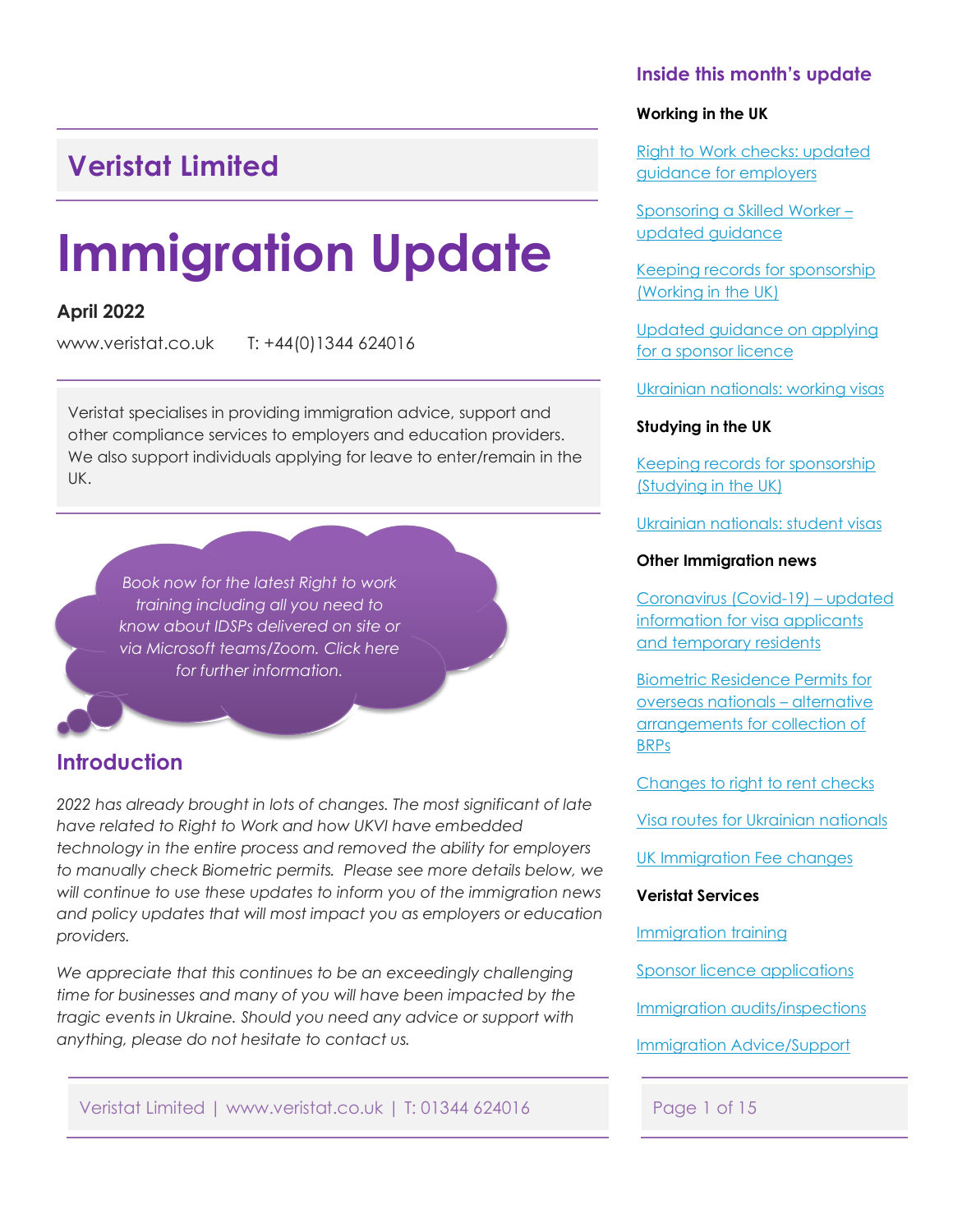# <span id="page-1-0"></span>**Working in the UK**

#### **Right to Work checks | Updated guidance for employers**

The Home Office (UKVI) have published updated guidance for employers on conducting right to work checks. This guidance relates to checks conducted on or after 6th April 2022.

The following key changes have been made to the guidance:

- Employers can no longer accept a physical BRP, BRC or Frontier Worker Permit as evidence of right to work, and they must instead prove their right to work by conducting an online right to work check.
- The lists of acceptable documents (Annex A) has been updated to reflect the following:
	- o The removal of current documents issued by the Home Office to a family member of an EEA or Swiss citizen, which indicated that the holder had permission to stay in the UK.
	- o Amendments to List A and B (Group 1) to remove Biometric Immigration Documents (Biometric Residence Permits) issued by the Home Office.
	- o Amendments to List B (Group 2) to remove Frontier Worker Permits issued under regulation 8 of the Citizens' Rights (Frontier Workers)(EU Exit) Regulations 2020.
	- o Addition to List B (Group 2) of a Certificate of Application (CoA) digital or non-digital confirming a valid application to the EUSS on or after 1st July 2021 together with a Positive Verification Notice (PVN) from the Employer Checking Service (ECS).
	- o Amendments to List B (Group 2), document no.3 to include an application for leave to enter or remain under Appendix EU to the Isle of Man Immigration Rules and removal of reference to applications submitted on or before 30<sup>th</sup> June 2021.
- Information on sponsored work and student categories has been added in Annex C.
- Amendments have been made and further guidance has been added to enable employers to use Identity Service Providers (IDSPs) to carry out digital identity verification as part of right to work checks (Annex D).
- Confirmation of the extension of Covid-19 temporary adjusted right to work checks until 30<sup>th</sup> September 2022 (Annex E).

The updated guidance can be viewe[d here. F](https://www.gov.uk/government/news/new-digital-identity-checking-for-landlords-and-employers-to-tackle-immigration-abuse)urther information about the introduction of the digital identity checking process for employers can also be viewed here.

The Home Office (UKVI) have also published an updated list for employers to check if their staff have the right to work in the UK. The right to work checklist explains the types of documents that are acceptable for checking an employee's right to work in the UK and how long the check is valid for.

The right to work checklist was updated on 6<sup>th</sup> April 2022 as some acceptable documents have been removed from the list and new information has also been added about Identity Service Providers. The updated Right to Work checklist can be viewed [here.](https://www.gov.uk/government/publications/right-to-work-checklist)

Veristat Limited | www.veristat.co.uk | T: 01344 624016 Page 2 of 15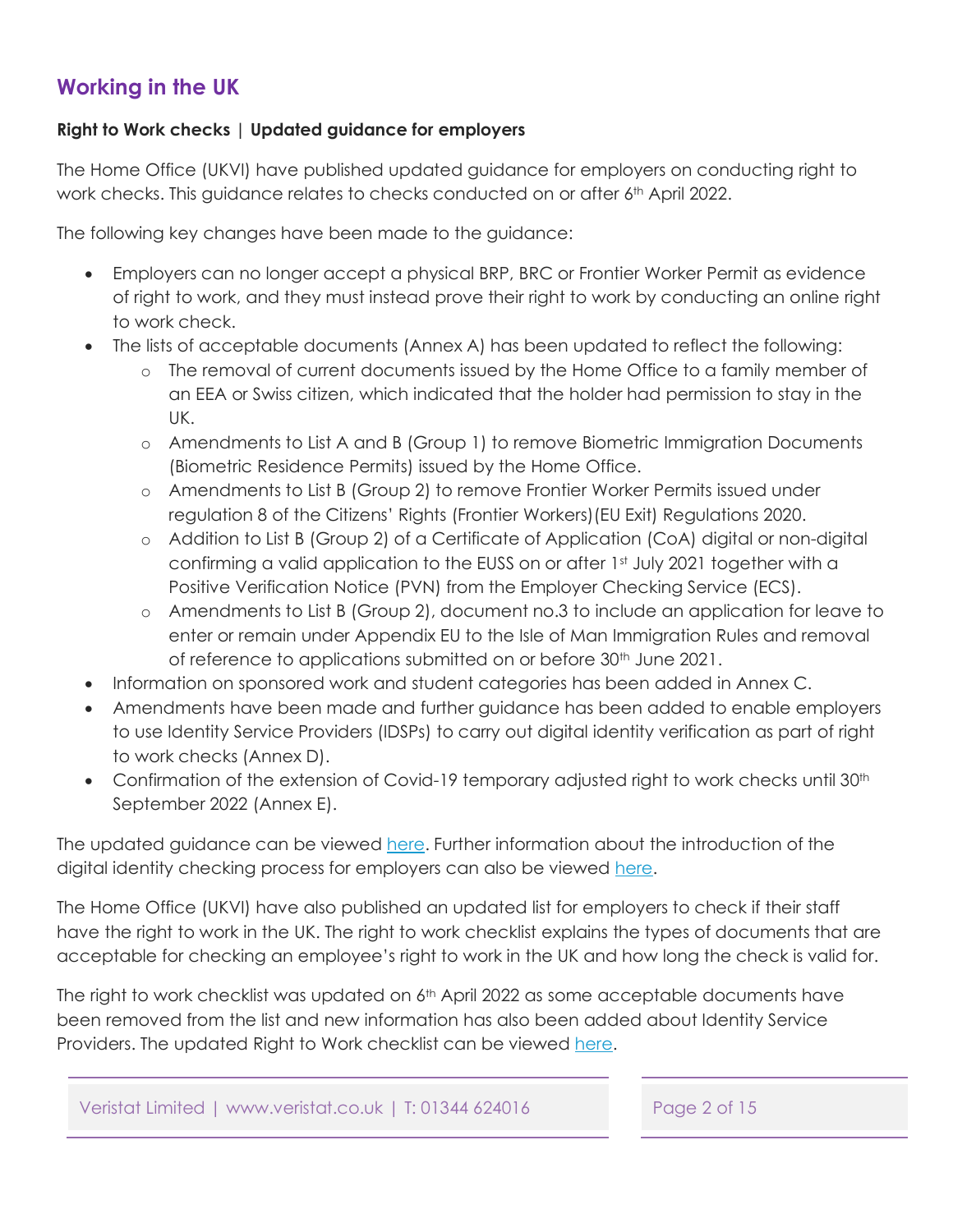**We are offering training for employers and their staff on the changes that were introduced on 6th April 2022. This includes the new digital identity verification process for right to work checks. If you are interested in booking this training, please get in touch at enquiries@veristat.co.uk for further information and a quote. This training is in high demand, so please do get in touch at the earliest convenience should you wish to book this.**

[https://www.gov.uk/government/news/new-digital-identity-checking-for-landlords-and-employers](https://www.gov.uk/government/news/new-digital-identity-checking-for-landlords-and-employers-to-tackle-immigration-abuse)to-tackle-immigration-abuse

<https://www.gov.uk/government/publications/right-to-work-checks-employers-guide>

<https://www.gov.uk/government/publications/right-to-work-checklist>

### **Ukrainian nationals and right to work checks**

The Home Office (UKVI) have published additional guidance to employers on carrying out right to work checks for Ukrainian nationals. Further information can be viewed [here.](https://assets.publishing.service.gov.uk/government/uploads/system/uploads/attachment_data/file/1068174/Ukrainian_nationals_and_right_to_work_checks.pdf)

The key points are as follows:

- Those with a stamp or a visa in their valid Ukrainian passport, granting permission to stay under the Ukrainian Schemes, have a time-limited right to work. If an employer manually checks this document as outlined in the guidance and records it correctly, this will give them a time-limited statutory excuse. These endorsements are already included in the acceptable documents for a manual check under Annex A of the Employers Guide to Right to Work checks (List B, Group 1, Number 1). Employers should carry out a follow-up check for those with time-limited permission to work in the UK, as with all other time-limited permission.
- Any prospective employee who is a Ukrainian national, who has not applied for permission to stay in the UK, will not have a right to work. Employers should not employ them until action has been taken to regularise their status in the UK.
- If a Ukrainian national does not have a valid passport, they will need to provide their biometric information at a Visa Application Centre (VAC) and be provided with an entry clearance vignette attached to a 'Form for Affixing the Visa' (FAV). Shortly after arrival, a BRP is available for collection, and this can be used to access the Home Office online checking service to prove right to work. Where necessary, individuals can use the FAV documents as proof of right to work, in conjunction with confirmation from the Home Office Employer Checking Service (ECS) in the form of a Positive Verification Notice (PVN).

[https://assets.publishing.service.gov.uk/government/uploads/system/uploads/attachment\\_data/file](https://assets.publishing.service.gov.uk/government/uploads/system/uploads/attachment_data/file/1068174/Ukrainian_nationals_and_right_to_work_checks.pdf) /1068174/Ukrainian\_nationals\_and\_right\_to\_work\_checks.pdf

Veristat Limited | www.veristat.co.uk | T: 01344 624016 Page 3 of 15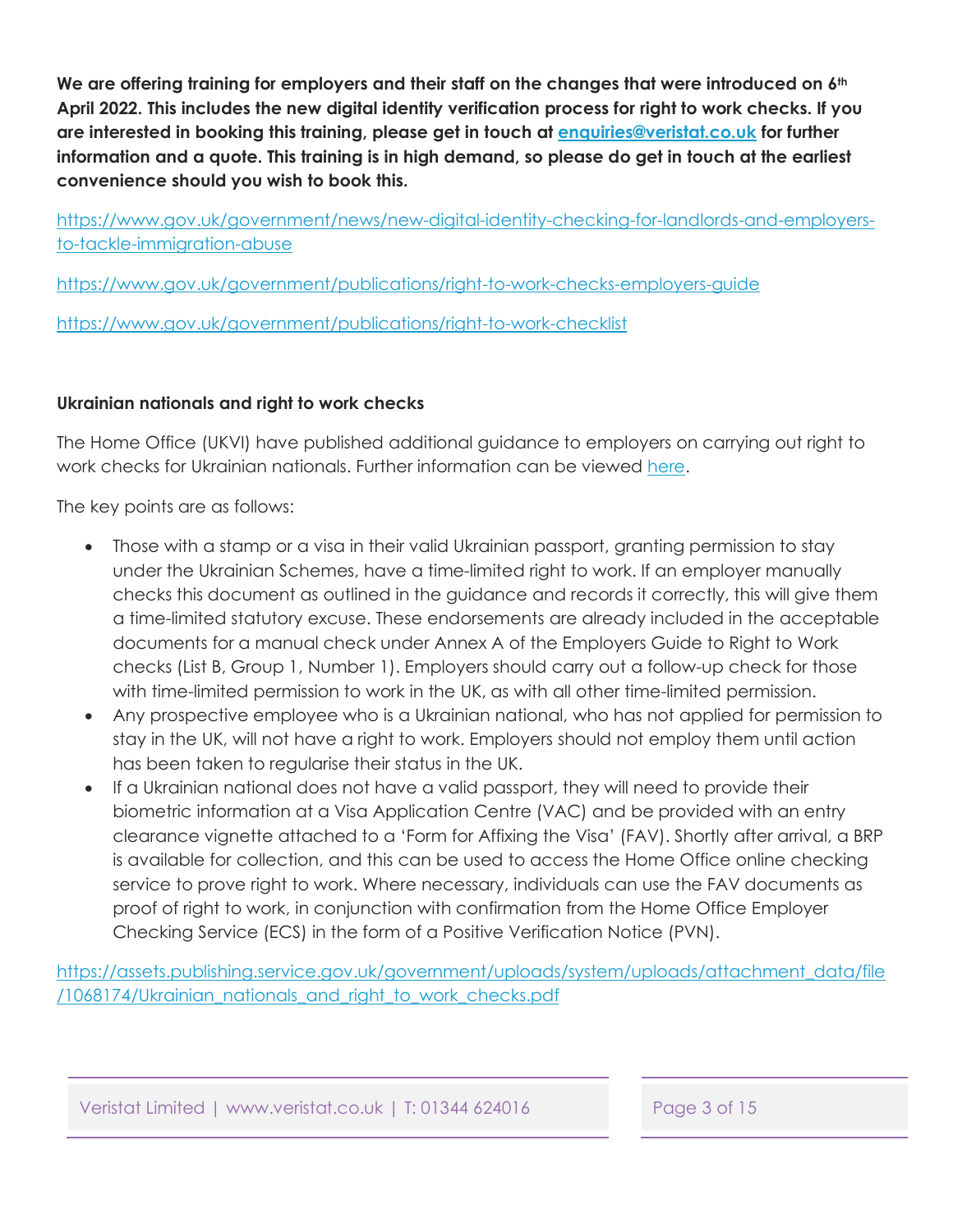#### <span id="page-3-0"></span>**Sponsoring a Skilled Worker – Updated sponsor guidance**

The Home Office (UKVI) have updated their guidance for sponsors on sponsoring a Skilled Worker.

The following key changes have been made:

- Paras. SK5.13 and SK7.13 have been updated to reflect amendments to going rates for occupation codes listed in Table 2 of Appendix Skilled Occupations, published on 15<sup>th</sup> March 2022. Minor cross-referencing errors in para. SK7.13 have also been corrected.
- Para, SK11.11 has been amended to reflect the fee concession for Certificates of Sponsorship assigned to CESC nationals ended on 26<sup>th</sup> February 2022.
- A note has been added to para. SK12.12 advising sponsors to include information about weekly working hours when requesting a Defined CoS. If a particular worker has not been identified when applying for a defined CoS, you cannot assume the worker you eventually assign it to will be eligible for tradeable points under Options B (relevant PhD), C (relevant PhD in a STEM subject), or E (new entrant), unless you can provide a clear justification for this. Additional information can be added in the 'Summary of job description' text box to confirm this justification. If the number of weekly hours is subject to negotiation or final agreement, you should enter the number of hours you would normally expect employees in a similar role to work each week, and enter "to be confirmed" (or a similar phrase) in brackets. The correct number of hours can be entered when you assign the CoS to a worker.

The updated sponsor guidance can be viewed [here.](https://www.gov.uk/government/publications/workers-and-temporary-workers-sponsor-a-skilled-worker)

[https://www.gov.uk/government/publications/workers-and-temporary-workers-sponsor-a-skilled](https://www.gov.uk/government/publications/workers-and-temporary-workers-sponsor-a-skilled-worker)**worker** 

### **Applying for a sponsor licence**

The Home Office (UKVI) have made changes to their guidance on applications made for a sponsor licence to reflect the introduction of the new Global Business Mobility routes. The updated guidance can be viewed here.

Sponsor guidance Appendix A: supporting documents for sponsor applications. Further information can be viewed [here.](https://www.gov.uk/government/publications/supporting-documents-for-sponsor-applications-appendix-a) Table 3 has been updated to reflect the introduction of the new Global Business Mobility routes, and specify the evidence required for these routes. Other minor housekeeping changes have also been made.

[https://www.gov.uk/government/publications/workers-and-temporary-workers-guidance-for](https://www.gov.uk/government/publications/workers-and-temporary-workers-guidance-for-sponsors-part-1-apply-for-a-licence)sponsors-part-1-apply-for-a-licence

[https://www.gov.uk/government/publications/supporting-documents-for-sponsor-applications](https://www.gov.uk/government/publications/supporting-documents-for-sponsor-applications-appendix-a)appendix-a

Veristat Limited | www.veristat.co.uk | T: 01344 624016 Page 4 of 15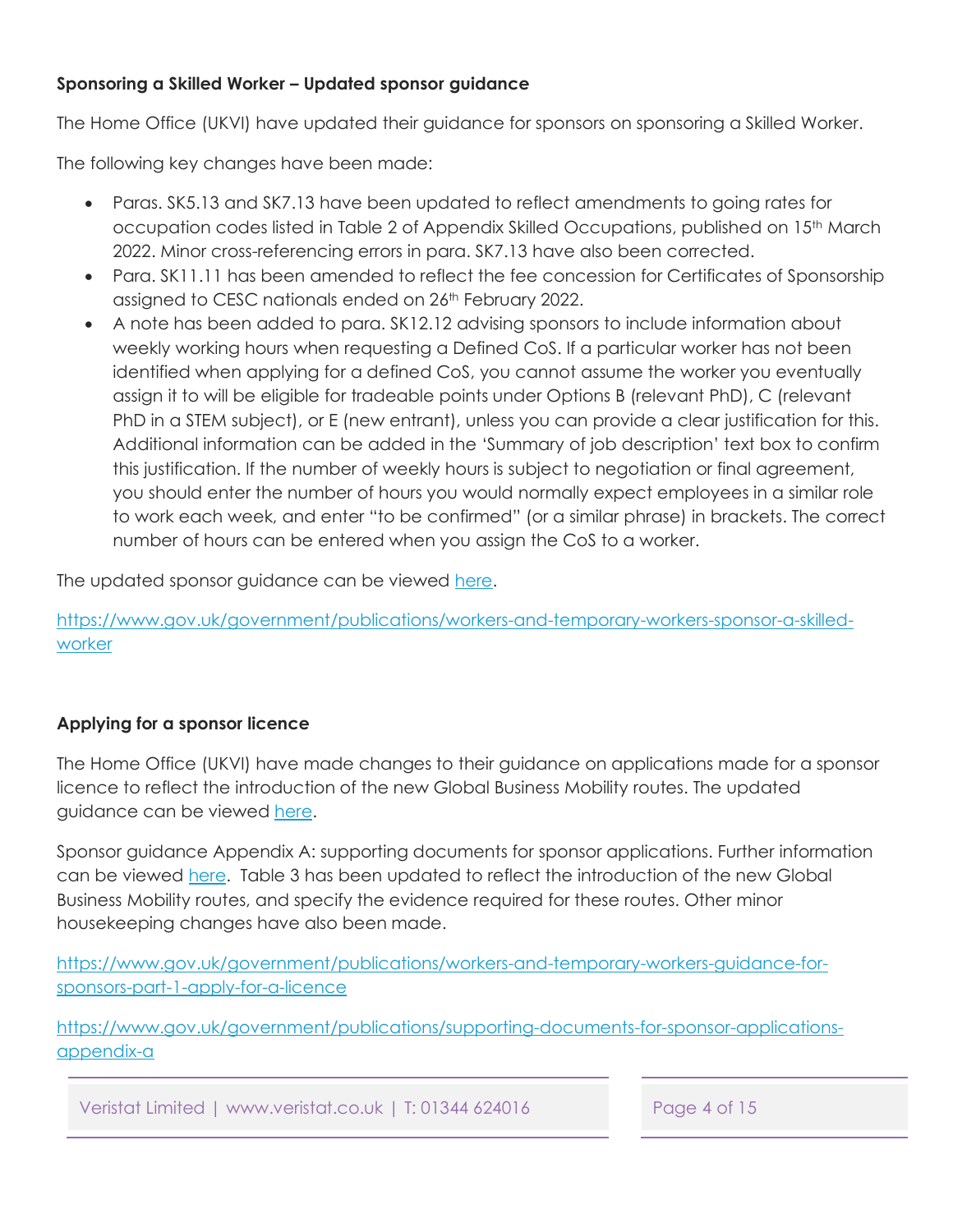### <span id="page-4-0"></span>**Keeping records for sponsorship (***Working in the UK***)**

The Home Office (UKVI) have updated their guidance for sponsors on the sponsorship documentation that must be retained.

The following key changes have been made:

- The introduction, Part 3 and Part 5 have been updated to include references to the new Global Business Mobility routes.
- The headings for Parts 1 to 4 have been simplified.
- Part 1, paragraph a (formerly paras. a, c and d) has been simplified and combined to align with published guidance on conducting right to work checks; subsequent paragraphs in this part have been renumbered accordingly.
- A minor clarification has been made to Part 1, para. b on when it is necessary to check a sponsored worker's date of entry.
- A minor amendment has been made to Part 1, para. c to reference online right to work checks.
- A minor amendment has been made to Part 1, para. h to reference the Sporting code of practice.
- A new paragraph has been added (Part 1, para. j) specifying evidence that must be retained by sponsors on the Global Business Mobility – Secondment Worker route in relation to a contract for goods or investment; subsequent paragraphs in this part have been renumbered accordingly.

The updated *Appendix D: keeping records for sponsorship* can be viewed [here.](https://www.gov.uk/government/publications/keep-records-for-sponsorship-appendix-d)

<https://www.gov.uk/government/publications/keep-records-for-sponsorship-appendix-d>

### **Ukrainian nationals: Working visas**

The Home Office (UKVI) have confirmed that Ukrainian nationals who are currently in the UK on a Skilled Worker visa that is due to expire can apply to extend their leave or apply for settlement if they meet the Immigration Rules. Further information can be viewed [here.](https://www.gov.uk/guidance/ukrainian-nationals-in-the-uk-visa-support) 

Ukrainian nationals who are in the UK on a Seasonal Worker visa can extend their visa to  $31<sup>st</sup>$ December 2022. They must continue working in a job permitted by the Seasonal Worker route, with the same Scheme Operator (their sponsor). They do not need to do anything. UKVI will work with their Immigration Sponsor to progress their visa extension. They'll receive a notification from the Home Office that this concession applies to them.

<https://www.gov.uk/guidance/ukrainian-nationals-in-the-uk-visa-support>

Veristat Limited | www.veristat.co.uk | T: 01344 624016 Page 5 of 15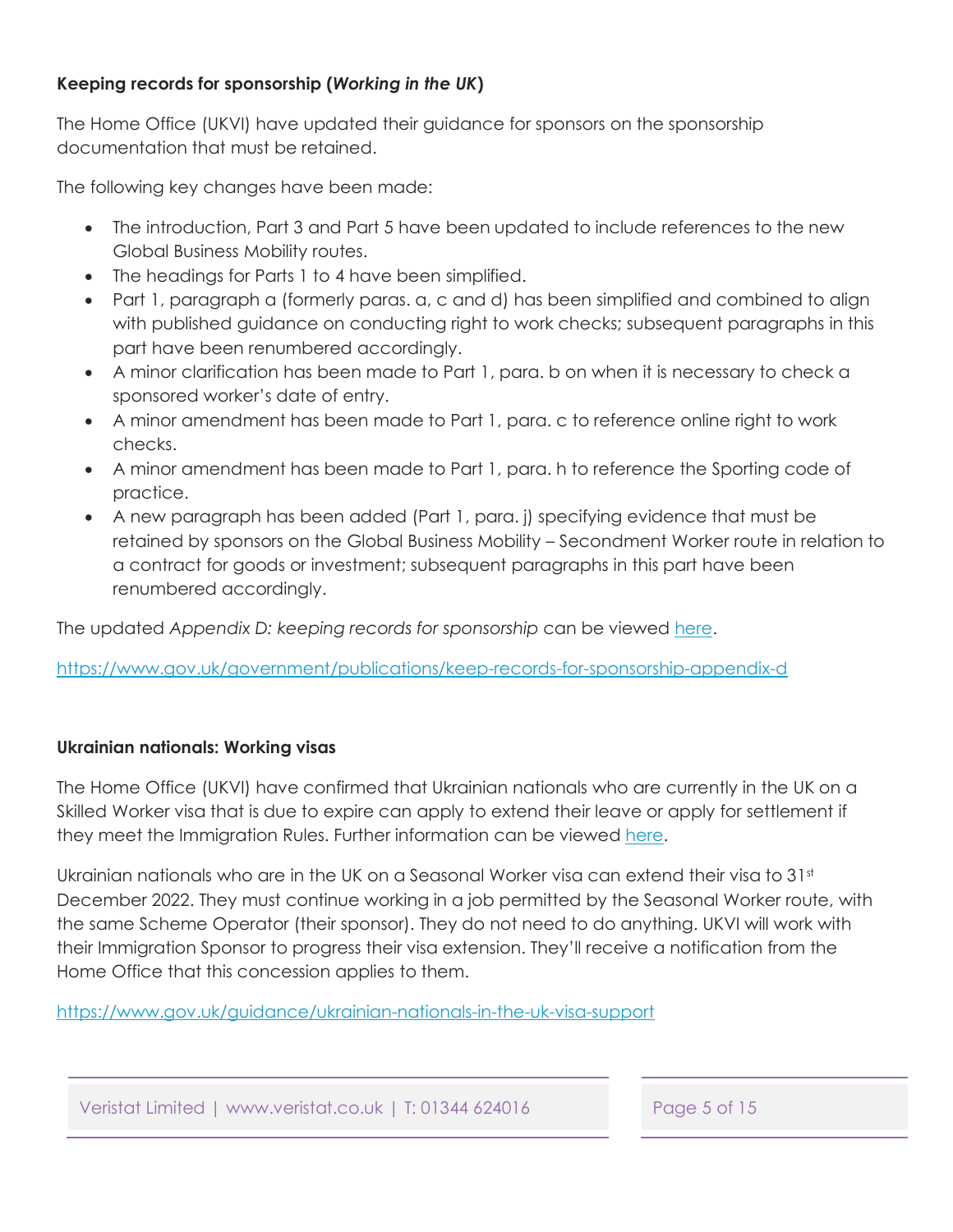#### **Global Business Mobility routes**

The Home Office (UKVI) has published the annual going rates for jobs that are eligible for certain Global Business Mobility visas: Senior or Specialist Worker, Graduate Trainee, and UK Expansion Worker. The going rates for Global Business Mobility visas can be viewed [here.](https://www.gov.uk/government/publications/global-business-mobility-going-rates-for-eligible-occupations) 

The Home Office (UKVI) has also published guidance for their immigration staff for how they will consider applications to enter or remain in the UK on the new Global Business Mobility routes. You can view the caseworker guidance here.

[https://www.gov.uk/government/publications/global-business-mobility-going-rates-for-eligible](https://www.gov.uk/government/publications/global-business-mobility-going-rates-for-eligible-occupations)**occupations** 

[https://www.gov.uk/government/publications/global-business-mobility-routes-caseworker](https://www.gov.uk/government/publications/global-business-mobility-routes-caseworker-guidance)guidance

#### **Updated Sponsor Guidance for Seasonal Workers**

The Home Office (UKVI) has published updated guidance for employers on sponsoring a seasonal worker. The updated guidance can be viewed [here.](https://www.gov.uk/government/publications/workers-and-temporary-workers-guidance-for-sponsors-sponsor-a-seasonal-worker)

The key changes are as follows:

- The concession for ornamental horticulture has been removed, as these roles are now incorporated within the Immigration Rules for this route.
- All references to haulage driving have been removed as these workers are no longer eligible for sponsorship.
- SE6: this section has been amended to remove references to assigning a CoS before 6<sup>th</sup> April, and to clarify that only guaranteed basic gross pay is included in the pay requirement.

[https://www.gov.uk/government/publications/workers-and-temporary-workers-guidance-for](https://www.gov.uk/government/publications/workers-and-temporary-workers-guidance-for-sponsors-sponsor-a-seasonal-worker)sponsors-sponsor-a-seasonal-worker

### **Youth Mobility Scheme | Updated caseworker guidance**

The Home Office (UKVI) has published updated guidance for their staff on considering applications under the Youth Mobility Scheme category. This guidance has been updated to reflect additional clarity introduced in the Spring rules changes.

The guidance can be viewed [here.](https://www.gov.uk/government/publications/points-based-system-tier-5-youth-mobility-scheme) 

<https://www.gov.uk/government/publications/points-based-system-tier-5-youth-mobility-scheme>

Veristat Limited | www.veristat.co.uk | T: 01344 624016 Page 6 of 15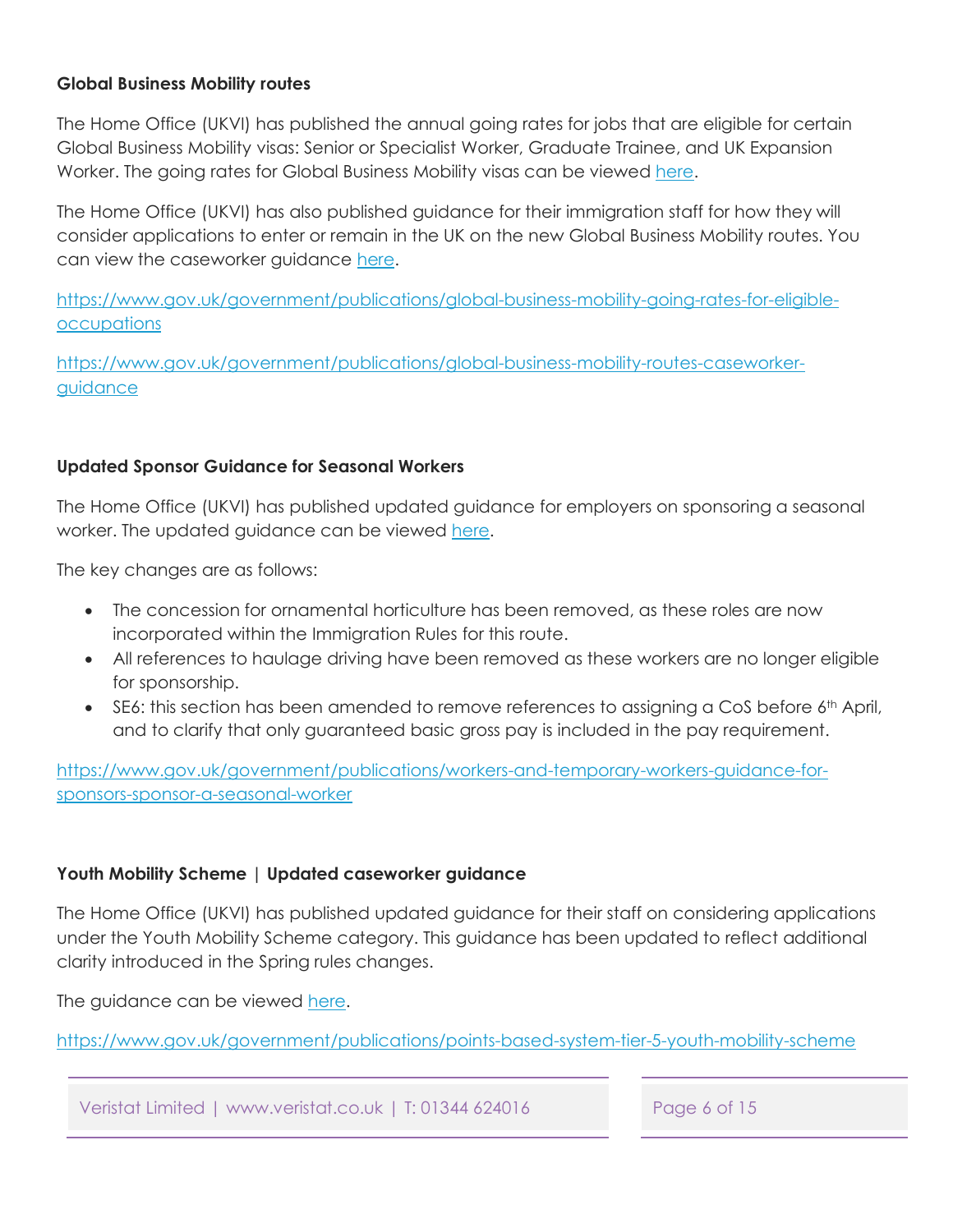#### **Sponsoring Ministers of Religion or Religious Workers**

The Home Office (UKVI) have published updated guidance for those sponsoring a Minister of Religion or Religious Worker. The updated guidance can be viewed [here.](https://www.gov.uk/government/publications/workers-and-temporary-workers-guidance-for-sponsors-sponsor-a-minister-of-religion-or-religious-worker)

The following key changes have been made:

- Reference to transitional provisions have been deleted as they are no longer required.
- Sections MRW3 and MRW4 of the previous version have been combined into a new section MRW3, with all subsequent sections renumbered accordingly.
- Section MRW7.6 (formerly MRW8.6) has been amended to reflect the fee concession for Certificates of Sponsorship assigned to CESC nationals ended on 26<sup>th</sup> February 2022.

The Home Office (UKVI) has also published updated guidance for their staff in relation to those who have been sponsored to perform a key leading role within a faith-based organisation or religious order in the UK. The guidance has been updated to reflect the amendments to the paragraph numbers in Appendix T2 Minister of Religion in the Immigration Rules. The updated caseworker guidance can be viewed [here.](https://www.gov.uk/government/publications/t2-minister-of-religion-caseworker-guidance)

<https://www.gov.uk/government/publications/t2-minister-of-religion-caseworker-guidance>

#### **Sponsoring a Creative Workers**

The Home Office (UKVI) has published updated guidance for those sponsoring a Charity Worker.

The following key changes have been made:

- Para. CRW1.18 has been amended to reflect the introduction of the Global Business Mobility: Service Supplier route.
- Para. CRW5.6 has been amended to reflect the fee concession for Certificates of Sponsorship assigned to CESC nationals ended on 26<sup>th</sup> February 2022.
- Paras. CRW6.6, CRW6.27 to CRW6.29 have been amended to make minor clarifications to cover Creative Workers undertaking consecutive engagements.

The updated sponsor guidance can be viewed [here.](https://www.gov.uk/government/publications/worker-and-temporary-workers-guidance-for-sponsors-sponsor-a-creative-worker)

[https://www.gov.uk/government/publications/worker-and-temporary-workers-guidance-for](https://www.gov.uk/government/publications/worker-and-temporary-workers-guidance-for-sponsors-sponsor-a-creative-worker)sponsors-sponsor-a-creative-worker

Veristat Limited | www.veristat.co.uk | T: 01344 624016 Page 7 of 15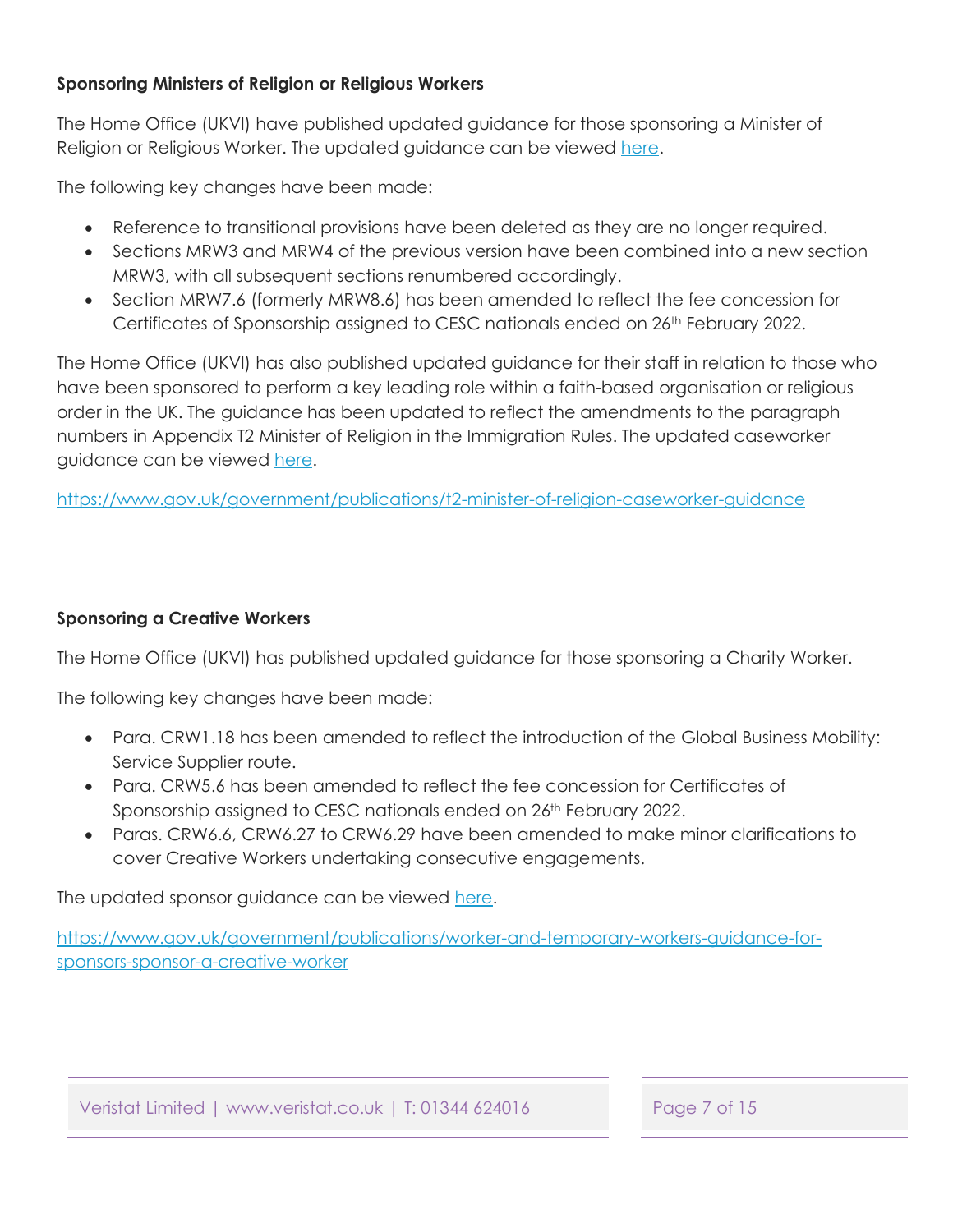#### **Sponsoring an International Agreement Worker**

The Home Office (UKVI) has published updated guidance for those sponsoring an International Agreement Worker

The following key changes have been made:

- The route definition has been amended to reflect that the provisions for contractual service suppliers and independent professionals have been replaced by the new Global Business Mobility – Service Supplier route from 11<sup>th</sup> April 2022.
- References to previous transitional arrangements have been deleted.
- Paras. IAW1.1, IAW1.2, IAW2.4, IAW3.1 have been amended to reflect that contractual service suppliers and independent professionals are no longer covered by this route.
- Text on grant periods have also been redrafted for clarity and to remove references to contractual service suppliers and independent professionals.

You can view the updated sponsor guidanc[e here.](https://www.gov.uk/government/publications/workers-and-temporary-workers-guidance-for-sponsors-sponsor-an-international-agreement-worker)

[https://www.gov.uk/government/publications/workers-and-temporary-workers-guidance-for](https://www.gov.uk/government/publications/workers-and-temporary-workers-guidance-for-sponsors-sponsor-an-international-agreement-worker)sponsors-sponsor-an-international-agreement-worker

#### **Sponsoring a Government Authorised Exchange Worker**

The Home Office (UKVI) has published updated guidance for those sponsoring a Government Authorised Exchange Worker.

The following key changes have been made:

- References to transitional provisions have been deleted as they are no longer required.
- Para. GA5.6 has been amended to reflect the fee concession for Certificates of Sponsorship assigned to CESC nationals ended on 26<sup>th</sup> February 2022.
- Other minor housekeeping changes have been made.

You can view the updated sponsor guidance [here.](https://www.gov.uk/government/publications/workers-and-temporary-workers-guidance-for-sponsors-sponsor-a-government-authorised-exchange-worker)

[https://www.gov.uk/government/publications/workers-and-temporary-workers-guidance-for](https://www.gov.uk/government/publications/workers-and-temporary-workers-guidance-for-sponsors-sponsor-a-government-authorised-exchange-worker)sponsors-sponsor-a-government-authorised-exchange-worker

Veristat Limited | www.veristat.co.uk | T: 01344 624016 Page 8 of 15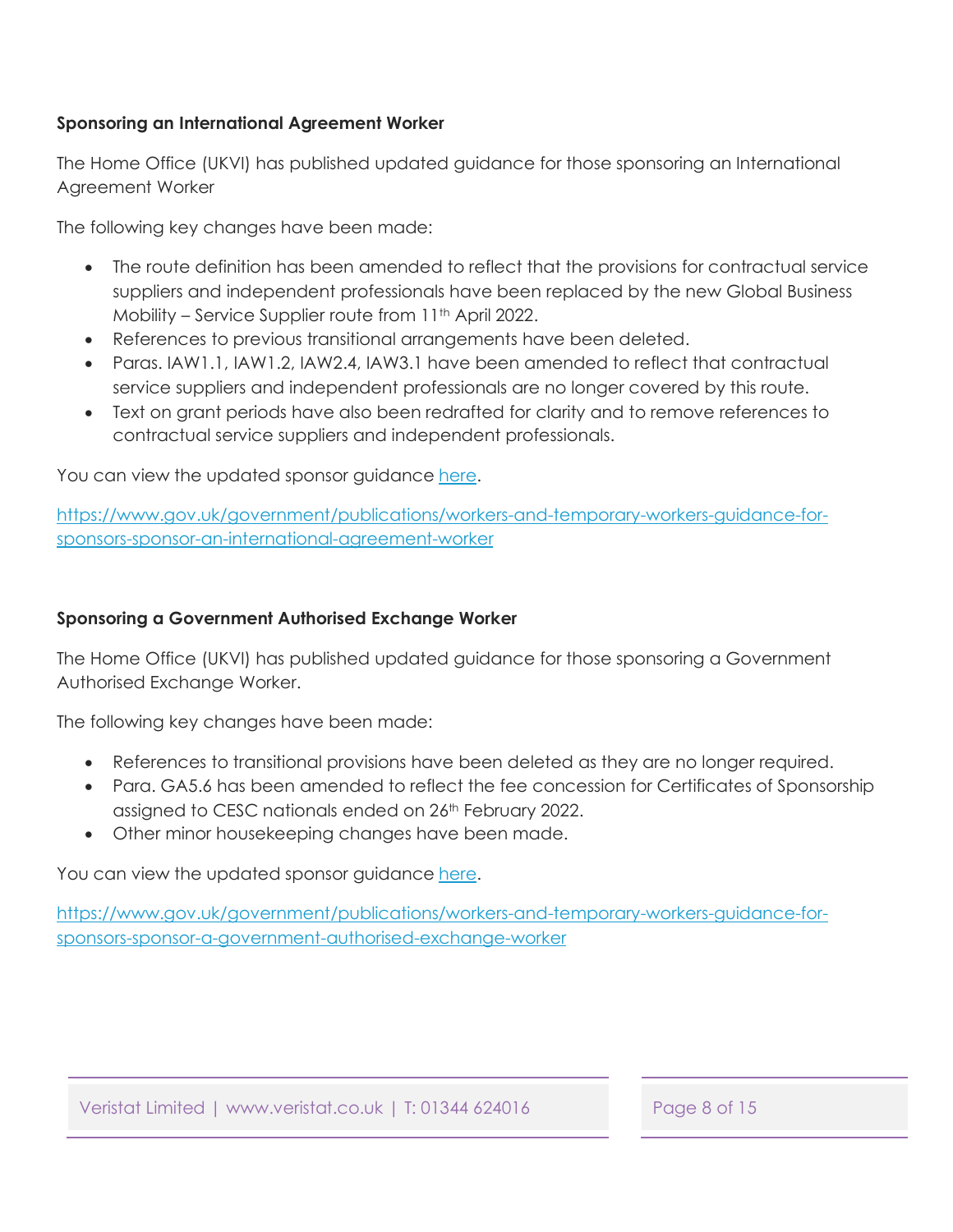#### <span id="page-8-0"></span>**Sponsoring a Charity Worker**

The Home Office (UKVI) has published updated guidance for those sponsoring a Charity Worker.

The following key changes have been made:

- References to transitional provisions have been deleted as they are no longer required.
- Para. CHW4.6 has been amended to reflect the fee concession for Certificates of Sponsorship assigned to CESC nationals ended on 26th February 2022.

The updated sponsor guidance can be viewe[d here.](https://www.gov.uk/government/publications/workers-and-temporary-workers-guidance-for-sponsors-sponsor-a-charity-worker) 

[https://www.gov.uk/government/publications/workers-and-temporary-workers-guidance-for](https://www.gov.uk/government/publications/workers-and-temporary-workers-guidance-for-sponsors-sponsor-a-charity-worker)sponsors-sponsor-a-charity-worker

# **Studying in the UK**

#### **Keeping records for sponsorship (***Studying in the UK***)**

The Home Office (UKVI) have updated their guidance for sponsors on the sponsorship documentation that must be retained.

A minor clarification has been made to Part 5 of the guidance on checking a sponsored student's right to study. In relation to copying a sponsored migrant's current passport, if the applicant has been issued a vignette in their passport for travel, this must show the migrant's entitlement to study with the licensed sponsor in the UK.

The updated *Appendix D: keeping records for sponsorship* can be viewed [here.](https://www.gov.uk/government/publications/keep-records-for-sponsorship-appendix-d)

<https://www.gov.uk/government/publications/keep-records-for-sponsorship-appendix-d>

#### **Ukrainian nationals: Student visas**

The Home Office (UKVI) have confirmed that Ukrainian nationals who are currently in the UK on a Student visa that is due to expire can apply to extend their leave, switch to a Graduate visa, or switch to another type of visa if they meet the Immigration Rules.

Further information can be viewed [here.](https://www.gov.uk/guidance/ukrainian-nationals-in-the-uk-visa-support) 

<https://www.gov.uk/guidance/ukrainian-nationals-in-the-uk-visa-support>

Veristat Limited | www.veristat.co.uk | T: 01344 624016 Page 9 of 15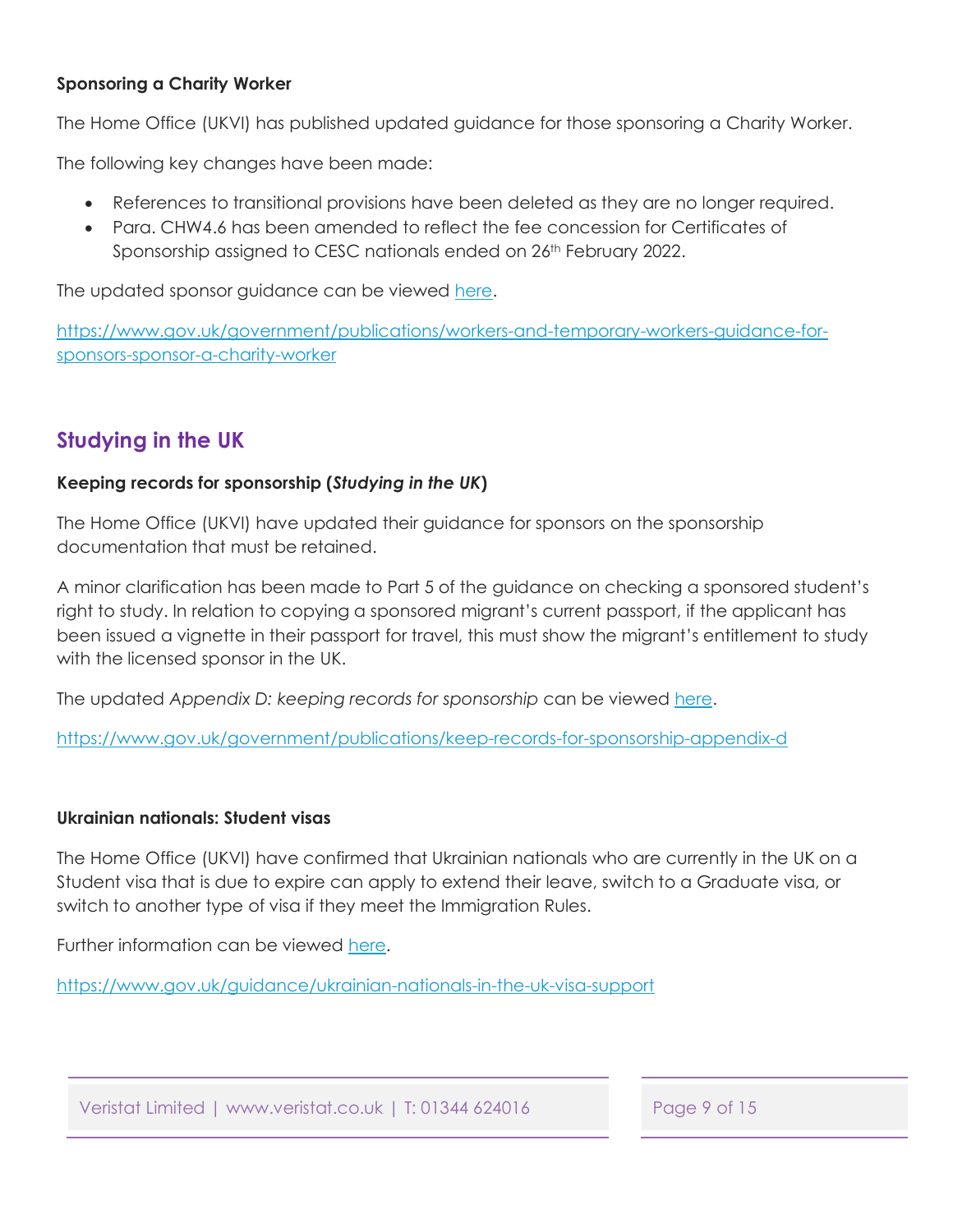# <span id="page-9-0"></span>**Other Immigration News**

#### **Right to Rent document checks: user guide**

The Home Office (UKVI) has published updated guidance for landlords and tenants on how right to rent checks should be carried out and which documents are acceptable. The guidance has been updated with the changes in the way in which BRP/Cs and Frontier Worker Permit (FWP) holders evidence their right to rent using the Home Office online service only. Landlords can no longer accept or check a physical BRP, BRC or FWP as valid proof of right to rent, even if it has a later expiry date.

The updated guidance for right to rent document checks be viewed [here.](https://www.gov.uk/government/publications/right-to-rent-document-checks-a-user-guide)

<https://www.gov.uk/government/publications/right-to-rent-document-checks-a-user-guide>

#### **UK visa support for Ukrainian nationals**

The Home Office (UKVI) has published guidance on support available to Ukrainian nationals and their family members. Further information/guidance can be viewed [here.](https://www.gov.uk/guidance/support-for-family-members-of-british-nationals-in-ukraine-and-ukrainian-nationals-in-ukraine-and-the-uk)

This includes information about the following schemes:

- Ukraine Family Scheme
- Ukraine Sponsorship Scheme (Homes for Ukraine)
- Other visas

It also provides information for Ukrainian nationals already in the UK with a visa and how they can extend their stay or switch into another immigration route, where eligible, even if their visa does not normally allow them to do so.

A Statement of changes to the Immigration Rules has also been laid down in Parliament to introduce changes in relation to the Ukraine Family Scheme, the Homes for Ukraine Sponsorship Scheme and the minor technical changes which came into effect on 30<sup>th</sup> March 2022. Further information can be viewed [here.](https://www.gov.uk/government/publications/statement-of-changes-to-the-immigration-rules-hc-1220-29-march-2022)

The Home Office (UKVI) has also published guidance detailing concessions for those employed in Ukraine by the Foreign Office, the British Council and contractor TLS, which can be viewed [here.](https://www.gov.uk/government/publications/visa-concessions-for-government-staff-in-ukraine-caseworker-guidance)

[https://www.gov.uk/guidance/support-for-family-members-of-british-nationals-in-ukraine-and](https://www.gov.uk/guidance/support-for-family-members-of-british-nationals-in-ukraine-and-ukrainian-nationals-in-ukraine-and-the-uk)ukrainian-nationals-in-ukraine-and-the-uk

Veristat Limited | www.veristat.co.uk | T: 01344 624016 Page 10 of 15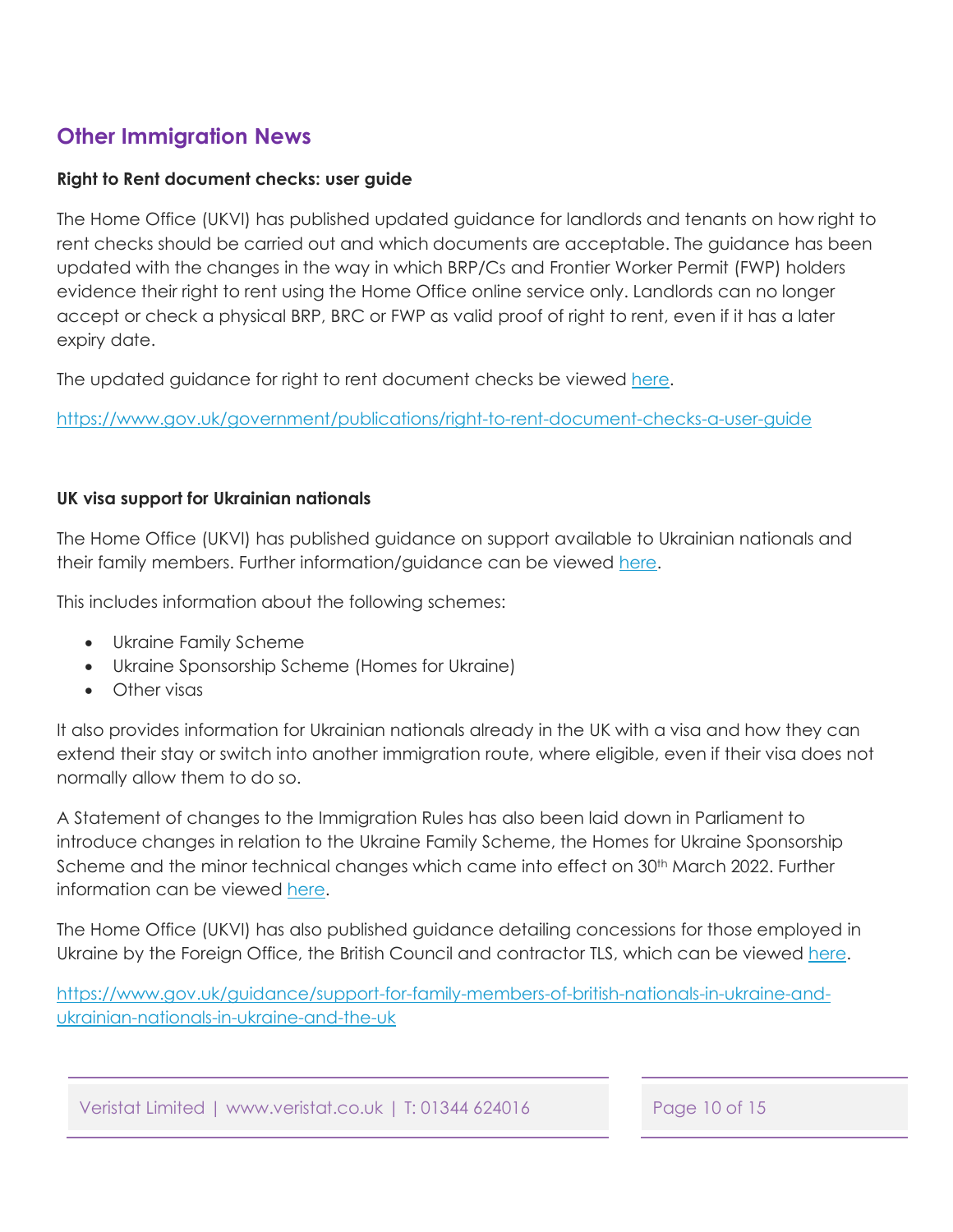#### <span id="page-10-0"></span>**Biometric Resident Permits for overseas applicants**

Following input from larger sponsors and representatives, the Home Office have developed two alternatives for customers collecting their Biometric Residence Permits (BRPs) at Post Office branches selected during the visa application process. These alternatives are now extended to a wider range of users and some of the initial constraints have been removed.

There are two types of Alternative Collection methods:

- **Alternative Collections Locations:** Organisations can request to be an ACL subject to meeting the requirements set out in the guidance. It allows BRP cards to be sent directly to the ACL to distribute to their students, clients or employees. It negates the need to attend a Post Office branch to collect their BRP and is often more convenient.
- **Standing Authority:** This enables a person(s) from a particular organisation to collect BRPs from a Post Office branch or on behalf of individuals who may be students, clients or employees of that organisation.

This guidance provides information and instructions for institutions, organisations or employers wishing to apply to become an approved ACL operator or to apply for Standing Authority.

The guidance can be viewed [here.](https://www.gov.uk/government/publications/biometric-information)

<https://www.gov.uk/government/publications/biometric-information>

### **Coronavirus (Covid-19): advice for UK visa applicants and temporary UK residents**

The Home Office (UKVI) have updated their advice for UK visa applicants and temporary UK residents in light of coronavirus (Covid-19). The updated advice can be viewed [here.](https://www.gov.uk/guidance/coronavirus-covid-19-advice-for-uk-visa-applicants-and-temporary-uk-residents)

The key changes are as follows:

- The guidance has been updated to include an extension to  $30<sup>th</sup>$  June 2022 of the concession allowing applications to be submitted at any Visa Application Centre (VAC) if your VAC is closed due to coronavirus restrictions.
- The guidance has been updated to highlight that the date of the exceptional assurance has been extended to 30<sup>th</sup> April 2022.

[https://www.gov.uk/guidance/coronavirus-covid-19-advice-for-uk-visa-applicants-and-temporary](https://www.gov.uk/guidance/coronavirus-covid-19-advice-for-uk-visa-applicants-and-temporary-uk-residents)uk-residents

Veristat Limited | www.veristat.co.uk | T: 01344 624016 Page 11 of 15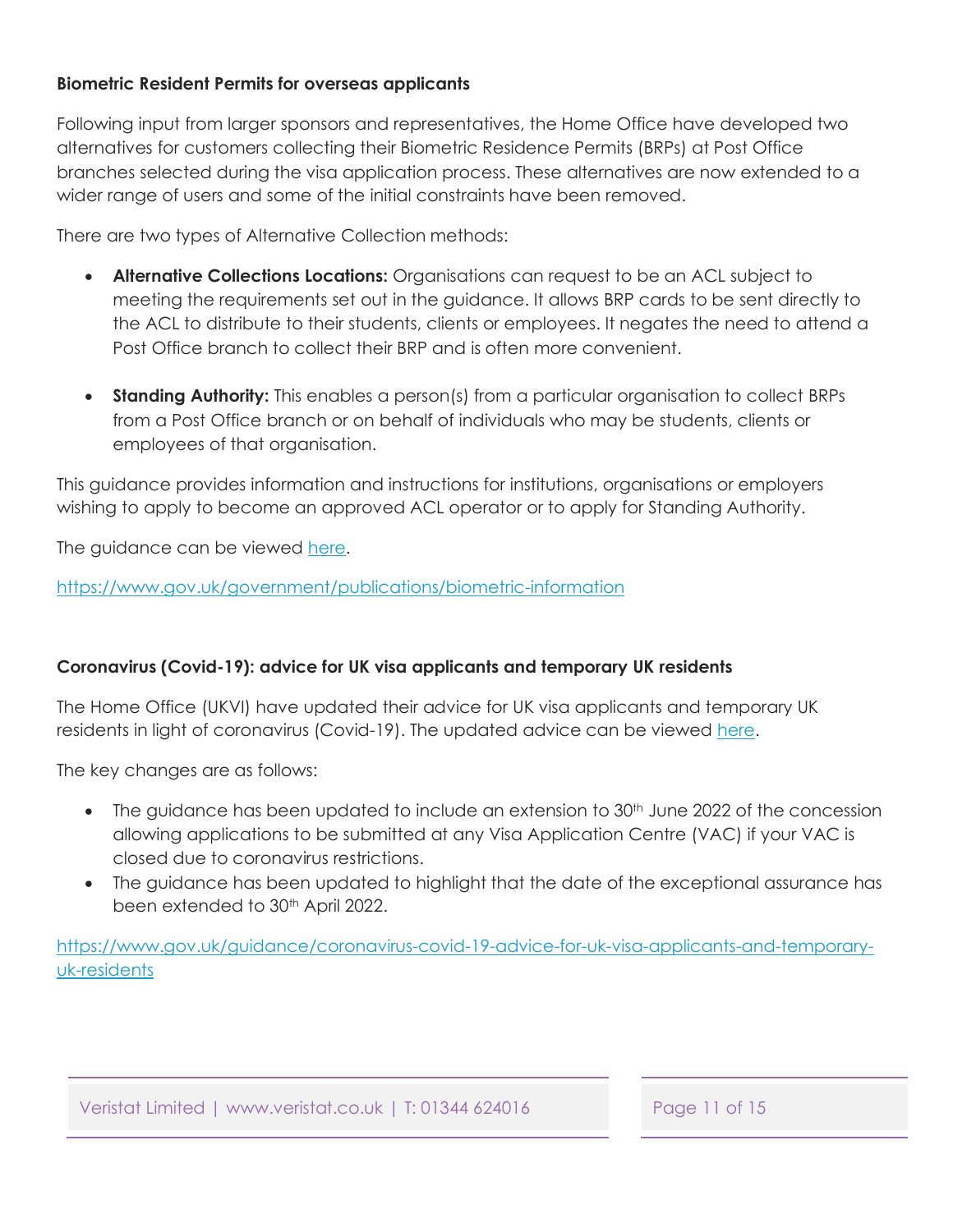#### **Support for vulnerable applicants to the EU Settlement Scheme**

The Home Office has announced further funding to help vulnerable EU, EEA and Swiss citizens and their family members apply to the EU Settlement Scheme (EUSS).

£2.5 million additional funding will go to a network of 68 grant funded organisations located throughout the UK which will help people to apply to the EUSS who have vulnerabilities such as language barriers and IT support.

Further information can be viewed [here.](https://www.gov.uk/government/news/support-for-vulnerable-applicants-to-the-eu-settlement-scheme) 

[https://www.gov.uk/government/news/support-for-vulnerable-applicants-to-the-eu-settlement](https://www.gov.uk/government/news/support-for-vulnerable-applicants-to-the-eu-settlement-scheme)scheme

### **Dependent family members in work routes**

The Home Office (UKVI) has updated their guidance for staff on considering applications from people who wish to enter or remain in the UK as a dependent family member.

Changes have been made to the guidance to reflect the expansion of Intra-Company routes to Global Business Mobility routes.

The updated guidance can be viewed [here.](https://www.gov.uk/government/publications/dependent-family-members-in-work-routes-immigration-staff-guidance) 

[https://www.gov.uk/government/publications/dependent-family-members-in-work-routes](https://www.gov.uk/government/publications/dependent-family-members-in-work-routes-immigration-staff-guidance)immigration-staff-guidance

### **UK visa fees for applications made from outside and within the UK**

The Home Office (UKVI) have published updated immigration and nationality fees for all applications made from outside and within the UK.

You can view the latest UK visa fee tables here.

<https://www.gov.uk/government/publications/visa-regulations-revised-table>

Veristat Limited | www.veristat.co.uk | T: 01344 624016 Page 12 of 15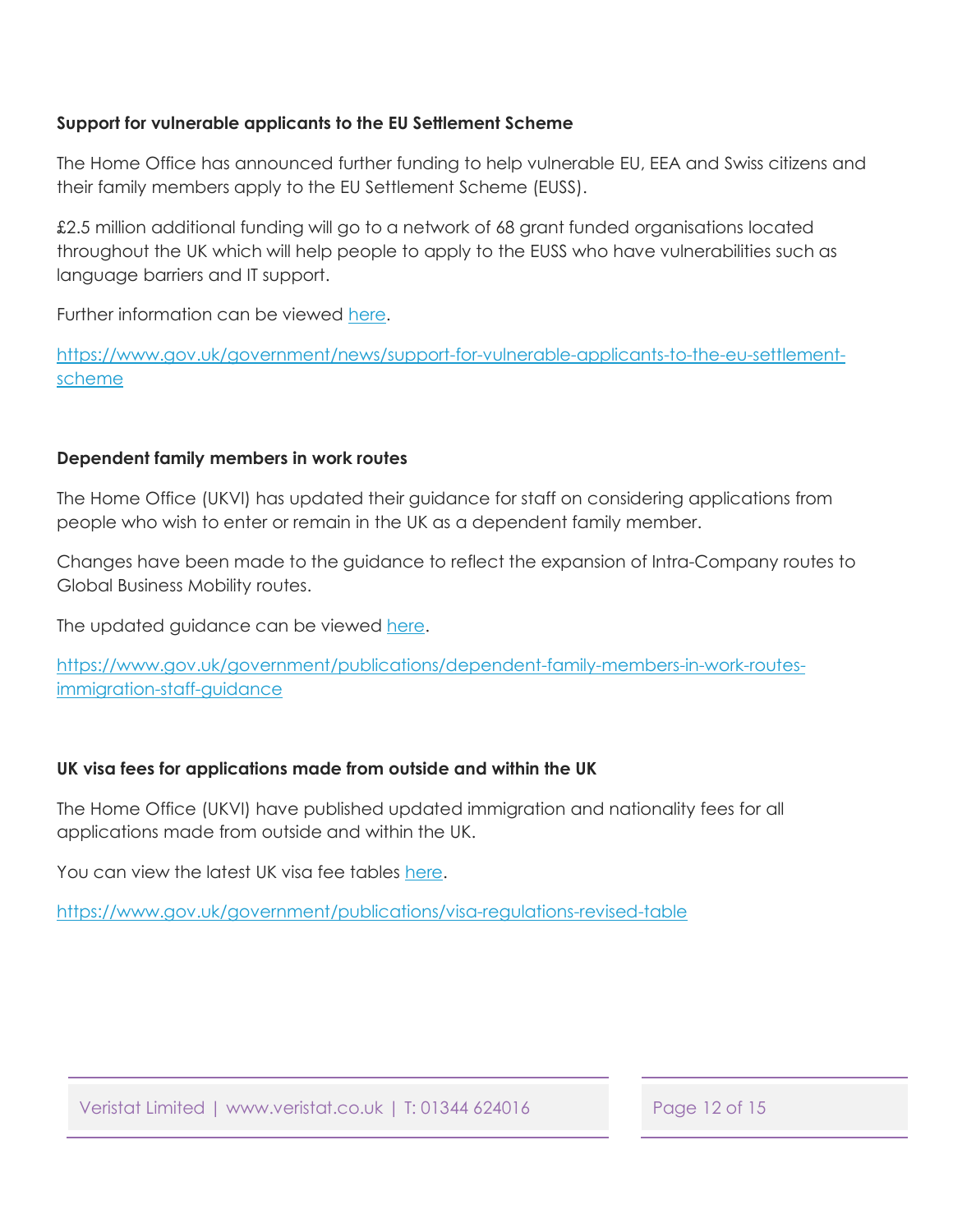# <span id="page-12-0"></span>**Veristat Services**

### **Training on IDSPS, the Skilled Worker or Student routes/Right to Work/Forgery**

We provide comprehensive training on all aspects of immigration, including; IDSPs, the Student route, the Skilled Worker route, Right to Work and the identification of fraudulent documents.

We can also deliver a session simply focusing on the recent changes being brought about by the new points-based immigration system and how employers and education providers can be prepared moving forwards.

The new routes have brought about significant changes for sponsors and our training outlines these changes and helps prepare employers and education providers for sponsoring employees and students under these routes.

All training can be provided in person on the client's site or remotely via Microsoft teams/Zoom.

If you think your organisation would benefit from training in any of these areas, please contact us for a quote by emailing us at enquiries@veristat.co.uk. If you would like to discuss the contents of our training packages or require a bespoke training package to be delivered, please call us on 01344 624016 or email us as above.

### **Sponsor licence applications**

With the introduction of the 2021 immigration system, employers or education providers wishing to employ EEA/EU nationals or non-EEA nationals who do not have right to work need to apply for a Sponsorship licence.

We provide a comprehensive advice and support package to employers and education providers applying for a licence. This can include preparation for a Home Office (UKVI) visit and training on the new Skilled Worker or Student routes and the SMS system, as well as assistance with applying for

Certificates of Sponsorship (CoS) or Confirmation for Acceptance for Studies (CAS) and a step by step guide for completing the application itself.

Please email us at enquiries@veristat.co.uk or by telephone on 01344 624016 for further details and/or a quote for helping you with your application.

Veristat Limited | www.veristat.co.uk | T: 01344 624016 Page 13 of 15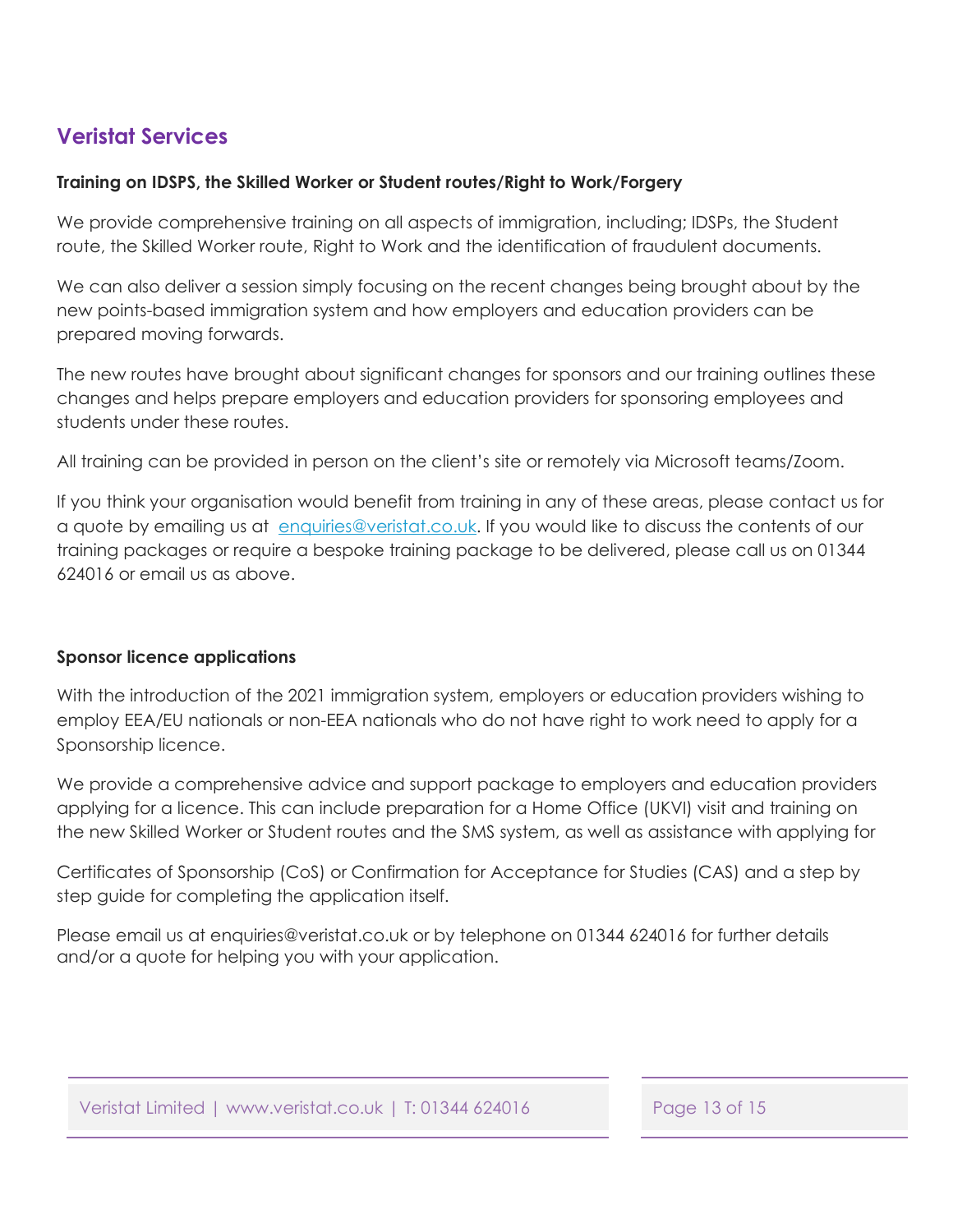#### <span id="page-13-0"></span>**Audits and Inspections**

Veristat is hugely experienced in providing compliance audits across all immigration routes. We have worked with hundreds of employers, ranging from small family businesses to multi-nationals, high street retailers and professional sports/football clubs. In the education sector, we have worked with over 30 universities and a significant number of colleges and schools.

Our audit/inspection service is fully flexible and can be tailored to individual requirements. It is based on sound practical experience of UKVI's policies, culture and approach.

- For employers, we offer on-site Skilled Worker or ICT compliance inspections (with staff aware or unaware to simulate an announced or unannounced UKVI visit). We also offer right to work compliance visits.
- For education providers, our service ranges from a "lite" health-check to a comprehensive review of student route activities, assessing compliance with UKVI requirements and sharing best practice. We also offer targeted inspections covering specific issues, such as BCA, Skilled Worker compliance, policies, student unions, relationships with partner institutions, etc.

On completion, we provide a comprehensive, evidence-based report, together with an assessment of how compliant the business or institution is with UKVI's requirements. We will support the introduction of change if required and offer a 'spot check' follow up service at a later date if beneficial to reassure management that recommendations have been implemented.

If you are interested in booking an audit/inspection, please call us on 01344 624016 or email us at enquiries@veristat.co.uk.

Please note we are also now offering remote audits and inspections- please contact us for more details.

### **File Inspection Days**

If you're unsure whether you require a full compliance audit or specific training but would like an independent check of your files to ensure they are fully compliant with Home Office requirements, we can provide a UKVI file compliance inspection of either your staff or student files.

Depending on the number of employees/students you have, we would either check all files or an agreed sample. After the inspection has taken place, we would provide a written report outlining any risks, feedback and recommendations.

For further information or a quote for our file inspection days, please call us on 01344 624016 or email us at enquiries@veristat.co.uk.

Veristat Limited | www.veristat.co.uk | T: 01344 624016 Page 14 of 15